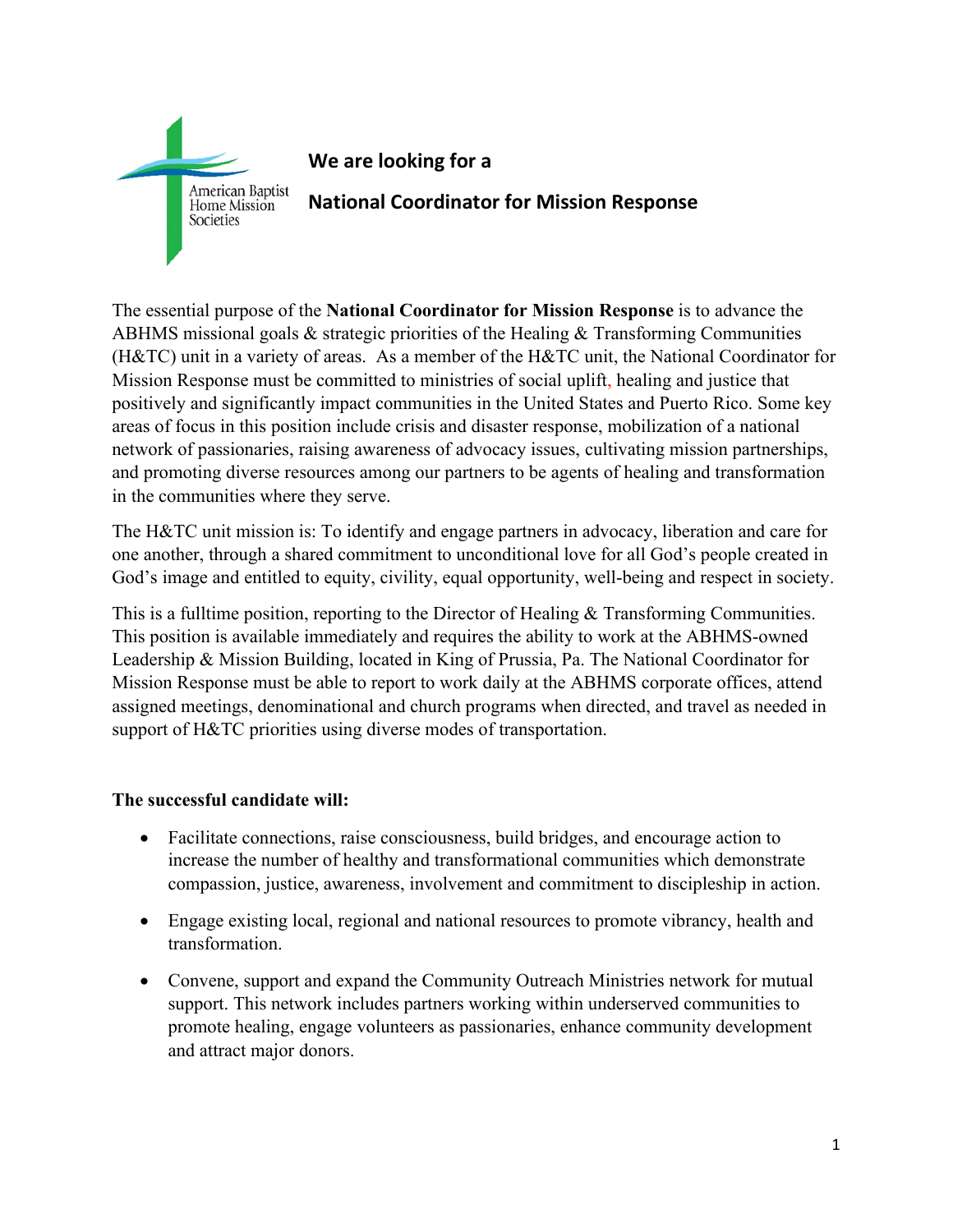- Build a relevant and vibrant contemporary model of volunteerism and create a national network of passionaries aligned with ABHMS goals, priorities and values. This network will connect individuals, churches and key partners with their passions to attract and retain an adaptive multi-generational, culturally diverse volunteer corps.
- Develop a robust and collaborative Aligned Action Response Network of adaptive ministry leaders throughout the United States and Puerto Rico that can facilitate coordinated responses to disasters and keep ABHMS informed of local incidents, trends and opportunities for impactful connection. Alongside this network, the National Coordinator maintains a strong awareness of opportunities for mission engagement nationally.
- Engage in public witness and advocacy as requested, cultivate partnerships, raise awareness, and act on justice issues advancing human rights and religious liberty; defending democracy; promoting creation care and ending poverty, racism, violence, mass incarceration, criminalization and human trafficking.

## **Essential Duties and Responsibilities**

- Develop and implement effective strategies for disaster response. This includes timely response to major disasters. Convene key leaders for planning comprehensive response as needed.
- Organize, lead and train others with best practices for conducting short-term immersion experiences to various communities for disaster recovery with an intentional focus on increasing the cultural exposure and cultural competency of participants.
- Maintain, expand and offer relevant training for a network of volunteers/passionaries.
- Design and implement a cohort experience for young adults that facilitates vocational exploration and introduces them to ministries beyond the local church.
- Work collaboratively within H&TC team and with other ABHMS units to develop an effective communications and multi-media strategy. This may include (but is not limited to) recording podcasts/videos, posting for ministrElife or website.
- Serve on ABHMS grant task force and as liaison to grant recipients.
- Able and ready to lead urgent response messaging that is timely, relevant and inclusive.
- Participate in National Voluntary Organizations Active in Disasters (VOAD) conferences and other conferences that advance your work.
- Other relevant duties, as assigned.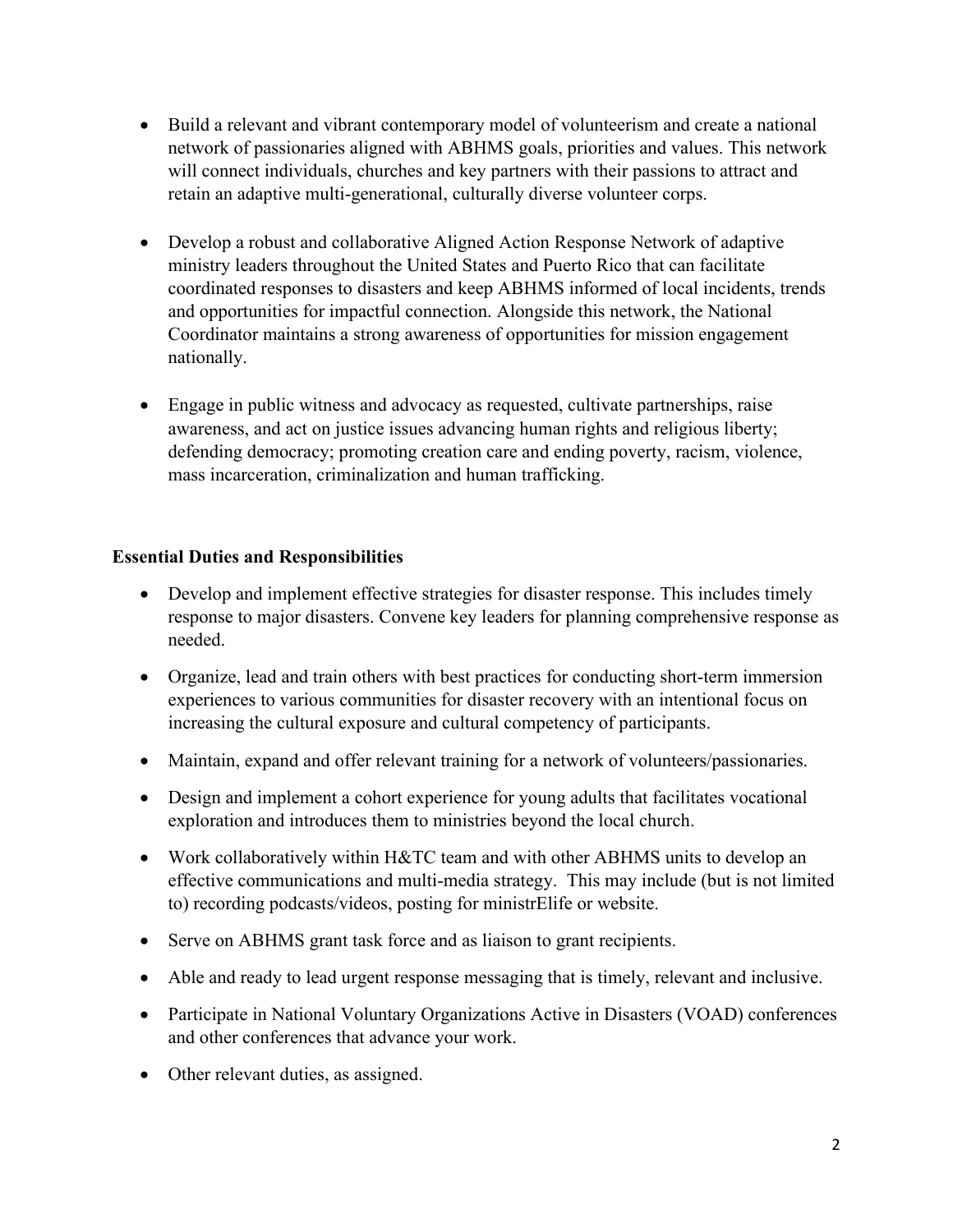## **Required Education, Experience, Strengths & Competencies**

- To be successful in this role, the individual must understand the organization's mission and values and work diligently to make a positive impact on advancing that mission.
- Evidence of a sense of call to Christian mission in the United States of America & Puerto Rico, with a passion and interest in impacting human communities for the better.
- Demonstrate congruence with the mission and vision of ABHMS particularly with respect to caring ministries, leadership development and public witness & advocacy.
- Commitment to ongoing spiritual formation, personal growth, professional development, and self-care.
- Ability to identify, nurture and build a network of Passionaries -ordinary people doing extraordinary things that change lives in the name of Jesus Christ.
- A Bachelor's degree in the humanities, such as religion, sociology, political science, social work, communications, or relevant field.
- Strong oral and written communication skills; skilled communicator and presenter.
- Experience working with religious or other non-profit groups in community organizing, advocacy, education, or relief work.
- Self-motivated leader with the capacity to work both independently and collaboratively, while balancing work on multiple or parallel causes.
- Experience in planning, following through on tasks, organizing and executing activities, including logistics. Project management experience a plus.
- Competent working in a large faith-based setting where cultural and gender diversity are greatly valued.
- Strong people skills and willingness to communicate with clients, colleagues, and management
- Eagerness and ability to share with ABHMS colleagues what is learned in the field, is attuned to the landscape and is able to discern and interpret trends in that landscape.
- Strong time management skills, including prioritizing, scheduling, and adapting, as necessary.
- Proficiency with Microsoft Office tools, particularly Word, Excel, Outlook, and PowerPoint.
- Capacity to learn quickly, grasp the significance of diverse issues, and interpret complex issues clearly.

**ABHMS** is a great place to work! We offer an excellent compensation package: competitive salary and benefits (health insurance, paid vacation and paid sick time, participation in a fully vested 403b, paid maternity/paternity leave, continuing education grant, plus many others). ABHMS provides the support needed to continue to develop our staff's knowledge, skills and